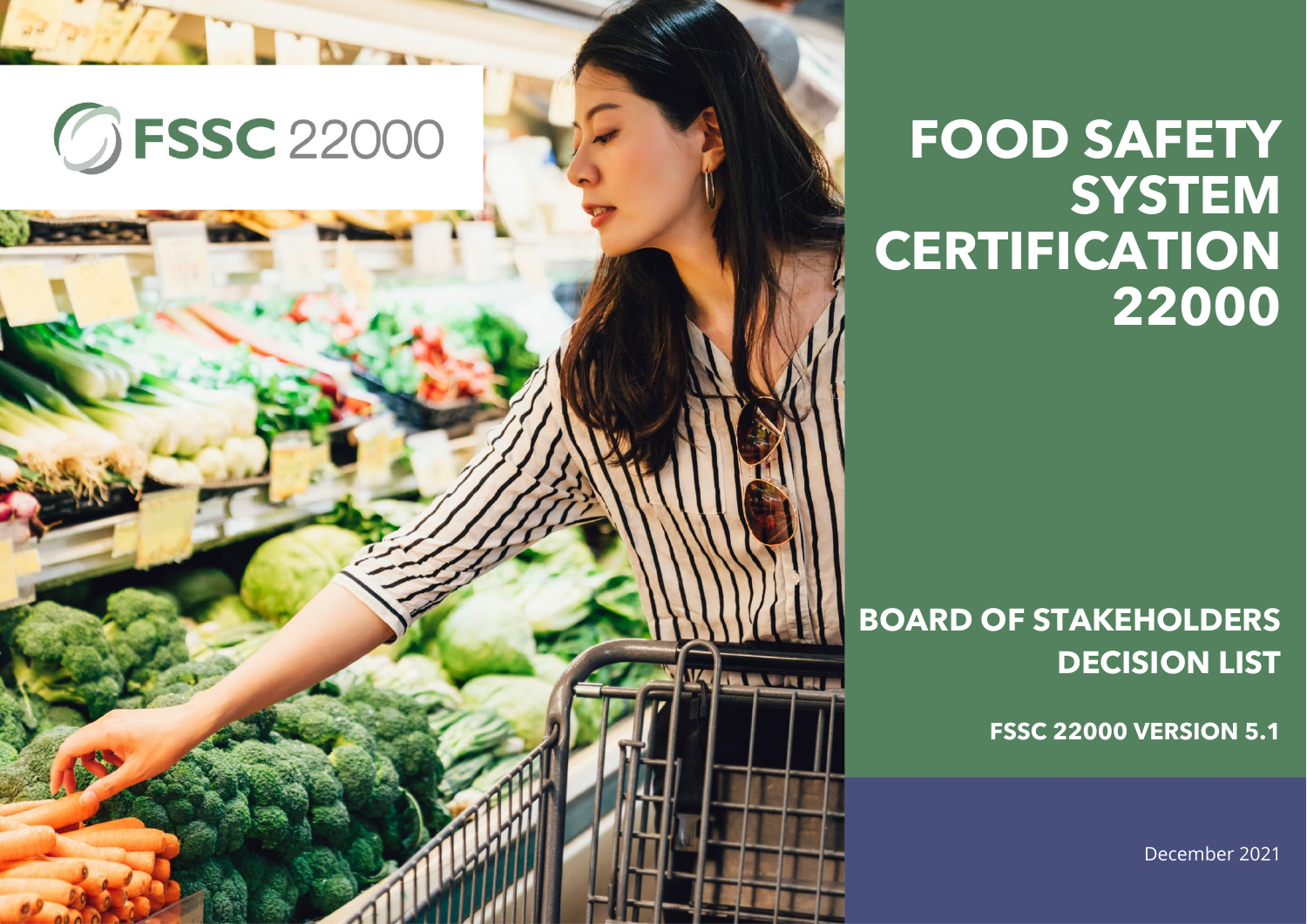

## **BOARD OF STAKEHOLDERS DECISION LIST FSSC 22000 VERSION 5.1**

The Board of Stakeholders (BoS) Decision list is a document which contains decisions applicable to FSSC 22000 Scheme Version 5.1. The decisions overrule or provide further clarification on existing Scheme rules and have to be implemented and applied within the defined transition period. The decision list is dynamic and can be adjusted by the BoS when deemed necessary.

The Board of Stakeholders is composed of representatives of the food sectors covered by the FSSC 22000 Scheme. The BoS is responsible for approval of the content and functioning of the FSSC 22000 scheme. The Board has the possibility to provide binding decisions and voluntary recommendations for the associated Certification Bodies, Accreditation Bodies and Training Organizations with respect to the FSSC 22000 Scheme.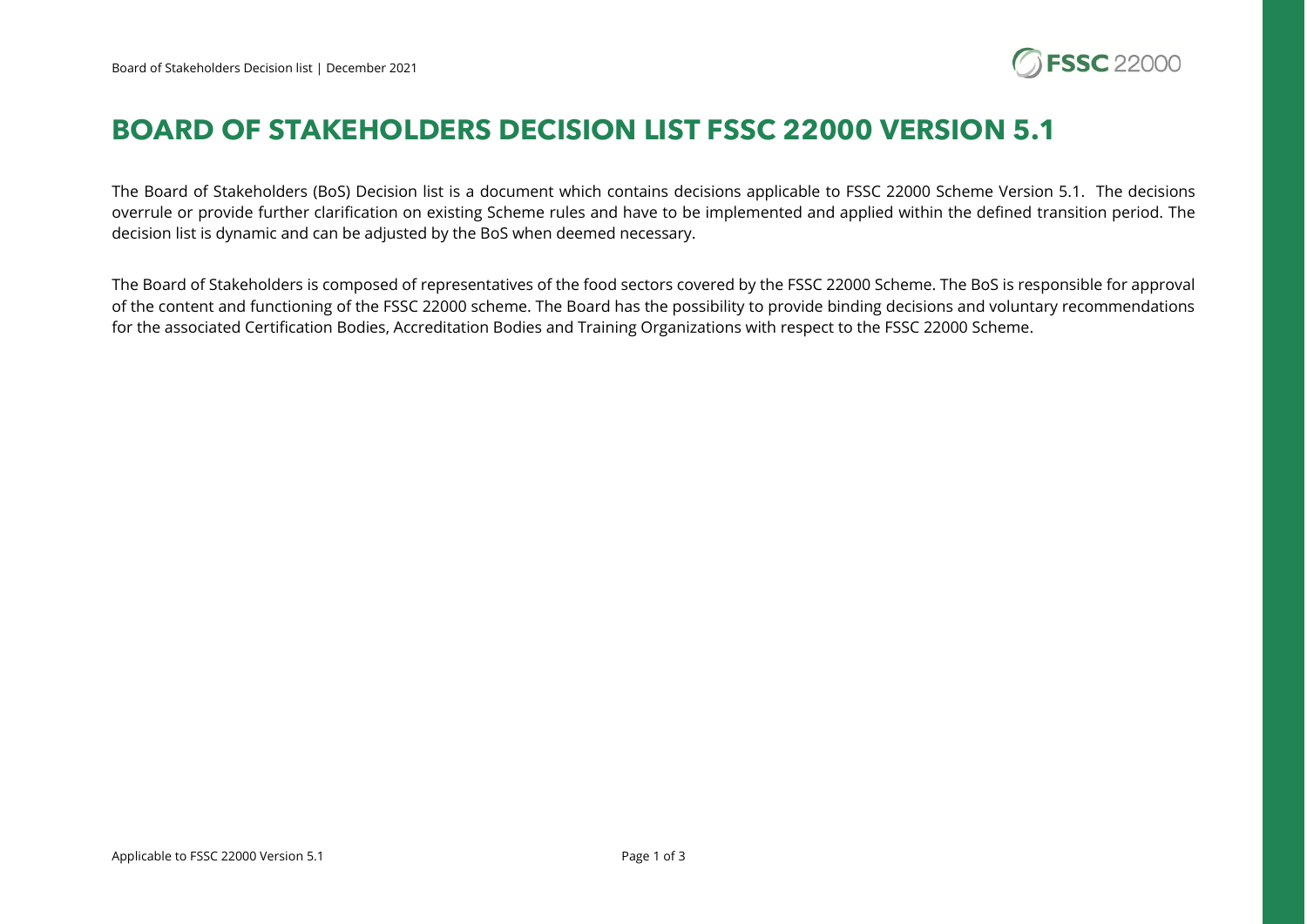

| <b>Number</b> | <b>Reference</b>                                             | <b>Description</b>                                                                                                                                                                                                                         | <b>Nature</b> | <b>Decision</b><br>date | <b>Effective</b><br>date | <b>Transition</b><br>period |
|---------------|--------------------------------------------------------------|--------------------------------------------------------------------------------------------------------------------------------------------------------------------------------------------------------------------------------------------|---------------|-------------------------|--------------------------|-----------------------------|
| #1            | Part 2<br>(2.4)                                              | In the PRP standard for Food packaging manufacturing (ISO/TS 22002-<br>4:2013), the word "should" in clause 4.13.2, must be replaced by "shall"<br>making this a mandatory requirement.<br>(#10 BoS decision list V5)                      | Mandatory     | 17 February<br>2020     | Immediate                | <b>Not</b><br>applicable    |
| #2            | Requirements<br>for Version 5.1<br>Upgrade<br><b>Process</b> | The V5.1 Upgrade Paper has been published, setting out the requirements<br>for CBs, ABs, and Training Organizations on how to transition<br>organizations to Version 5.1 of the Scheme.<br>(#25 BoS decision list V5)                      | Mandatory     | 1 December<br>2020      | 01 April<br>2021         | 4 months                    |
| #3            | Requirements<br>for Version 5.1<br>Upgrade<br><b>Process</b> | An updated version of the V5.1 Upgrade Process requirements has been<br>published. This document sets out the requirements for CBs, ABs, and<br>Training Organizations on how to transition organizations to Version 5.1<br>of the Scheme. | Mandatory     | 23 February<br>2021     | 01 April<br>2021         | 2 months                    |
| #4            | Version 5.1<br>Annex $4 + 5$                                 | An updated version of Annex 4 and Annex 5 of the FSSC 22000 Scheme<br>version 5.1 has been published.                                                                                                                                      | Mandatory     | 23 February<br>2021     | 01 April<br>2021         | 2 months                    |
| #5            | CB<br>Requirements<br>COVID-19                               | An updated version of the CB Requirements in relation to managing the<br>Novel Coronavirus (COVID-19) pandemic has been published and remains<br>in place until further notice.                                                            | Mandatory     | 01 November<br>2021     | Immediate                | <b>Not</b><br>applicable    |